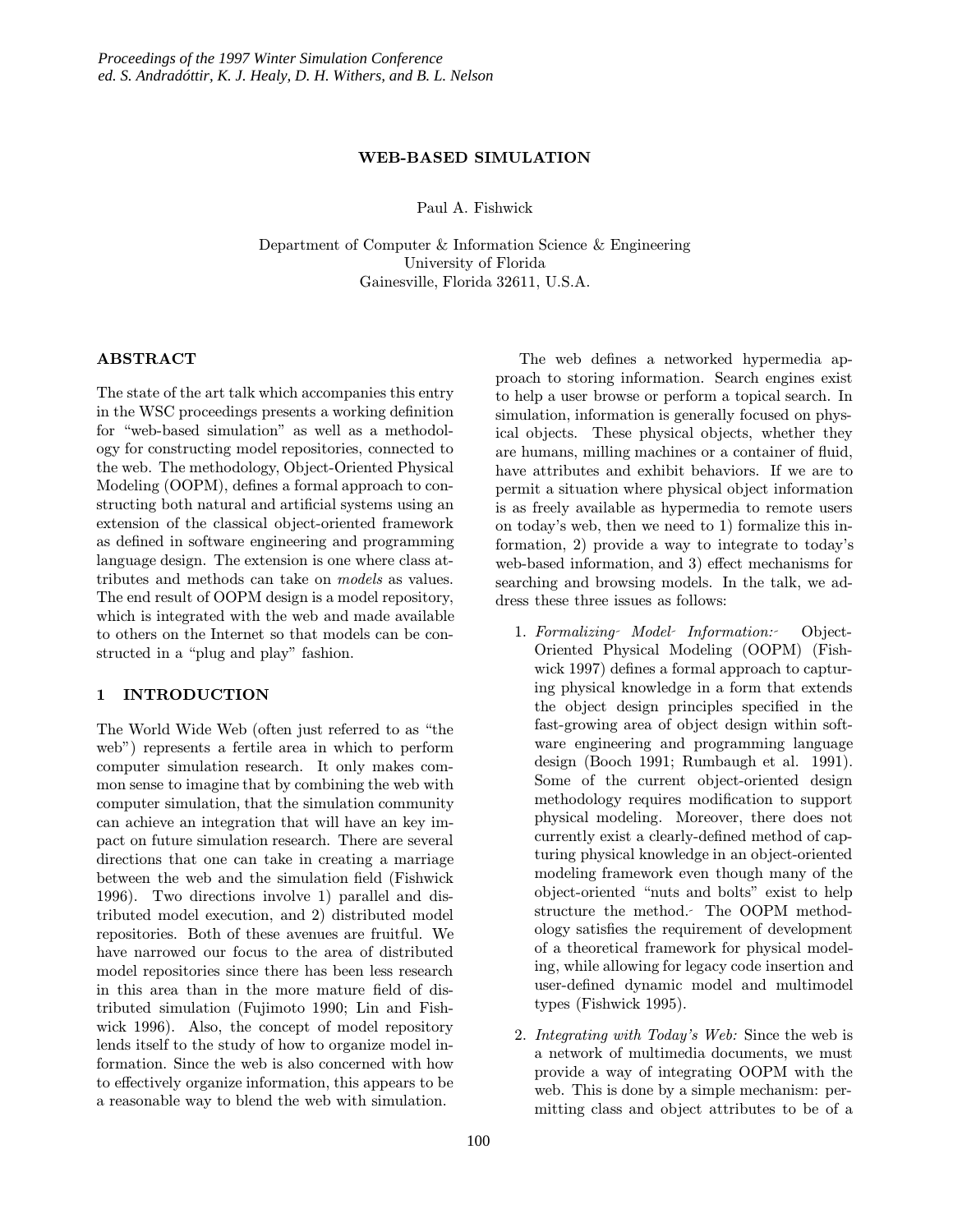type Web. Web defines a class, where object instances reflect HTTP addresses. In this fashion, documentation is seen as an attribute of an object. Within a web document, a conceptual model may be inserted as a basic URL type: model. To retrieve a conceptual model of a six-cylinder automobile engine from Detroit, the following URL would be accessed: model://models.general-motors.com/ engine6cyl.mod. This permits a tightlycoupled, interwoven effect between the existing web and a conceptual model containing classes and relations among classes.

3. Model Browsing and Searching: Models need to be stored on the Internet in an easily accessible fashion. A little over a year go, we began construction on the Moose Model Repository (MMR) to achieve this storage requirement. The repository comes with two methods of access. The first method is a protocol which allows one to retrieve and store model information in connection with the repository. The second method is an independent definition file (IDF) of a model. The IDF file is a flat ASCII file that serves to capture all information in the MMR. The IDF file can be used for both import and export purposes, allowing simple transfer and hand-editing of models where necessary. In a nutshell, the MMR represents a conceptual model. The conceptual model defines a set of classes and relations among classes, as well as objects created from these classes. Each object has attributes and methods, as do all objects. Attributes are either variables or static models, and methods are either code methods or dynamic model methods (Fishwick 1997).

#### **MOOSE**

Based on the OOPM methodology, we have constructed an ongoing prototype implementation called MOOSE (Multimodeling Object-Oriented Simulation Environment) (Cubert and Fishwick 1997). MOOSE represents a computer implementation of OOPM, while including a graphical user interface for conceptual and dynamic model creation and editing. The architecture for the model repository in MOOSE is illustrated in figure 1. Figure 1 includes the following terms:

• MOOSE Model Repository (MMR): this is defined by the MMR protocol needed for searching, setting and retrieving conceptual models and their components. The schema for the MMR is not currently defined so that it is free



Figure 1: Model Repository Architecture

to be implemented as a flat file, series of files or a database.

- MMR Protocol: this defines the contract between a client program and the MMR repository, which acts as a server processing requests.
- Modeler: the interactive graphical user interface (GUI) which permits the user to begin with a conceptual model and proceed to fill in attributes and methods for classes. Object creation is also facilitated.
- Translator: the process of translating the model definition to an arbitrary implementation language, such as  $C_{++}$ .
- Engine: the simulator that takes the output from the translator and attaches an eventdriven code that simulates the conceptual model with all of its subordinate classes, objects and their dynamic model methods and code methods.
- Scenario: the module that presents simulation output to the user.
- MMR@SITE: an MMR can be private or made publicly available for external site access. "UF" refers to the University of Florida, where an initial MMR is under construction.